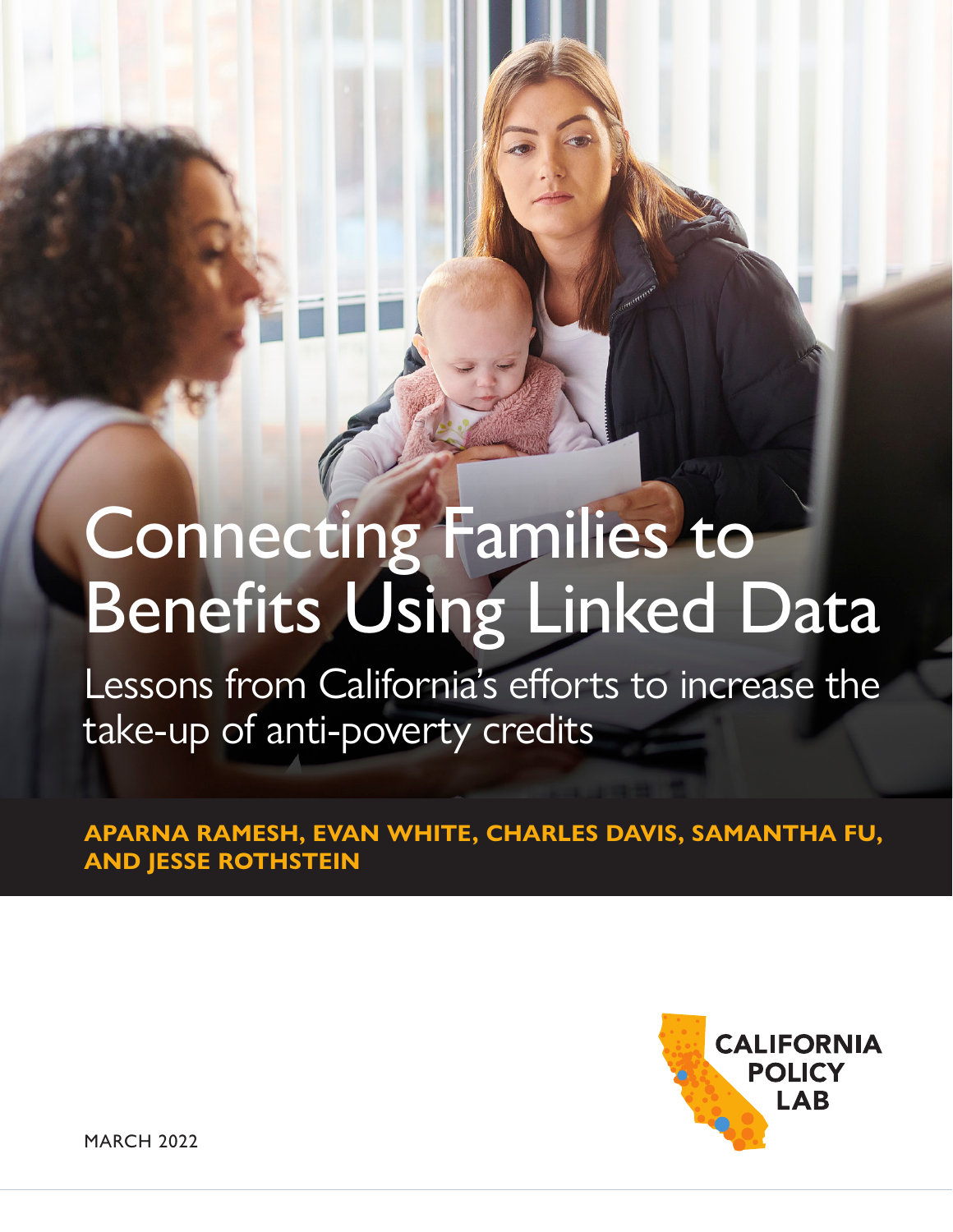# Introduction

Policymakers rely heavily on the tax system to distribute direct payments to lowincome families. Anti-poverty tax credits such as the Earned Income Tax Credit, the advanced Child Tax Credits, and the federal stimulus payments combined to keep millions of Americans out of poverty during the pandemic. Such credits have strong potential to continue to reduce poverty.

These credits only work, of course, if eligible families receive them. To do so, they must file a tax return. But many low-income families who are at or below the federal poverty level are not legally required to file taxes. Policymakers need a better understanding of how many low-income families don't file taxes (and therefore miss out on these valuable credits) in order to address this problem.

While state and federal tax agencies know who files taxes, they have very little information on the families who do not file, especially those below the poverty level with little or no earnings. State and local human-service agencies, however, serve many families below the poverty level, placing them in a unique position to assist eligible families to receive these credits.

To help the State of California understand who may be at risk of not receiving anti-poverty tax credits, the California Policy Lab (CPL) facilitated a linkage of two individual-level datasets held by state agencies: one with safety-net enrollment data and one with state tax filing data. CPL served as a trusted third party by implementing a "hashed linkage" — linking data that was de-identified through "hashing" (a one-way encryption process) by each agency.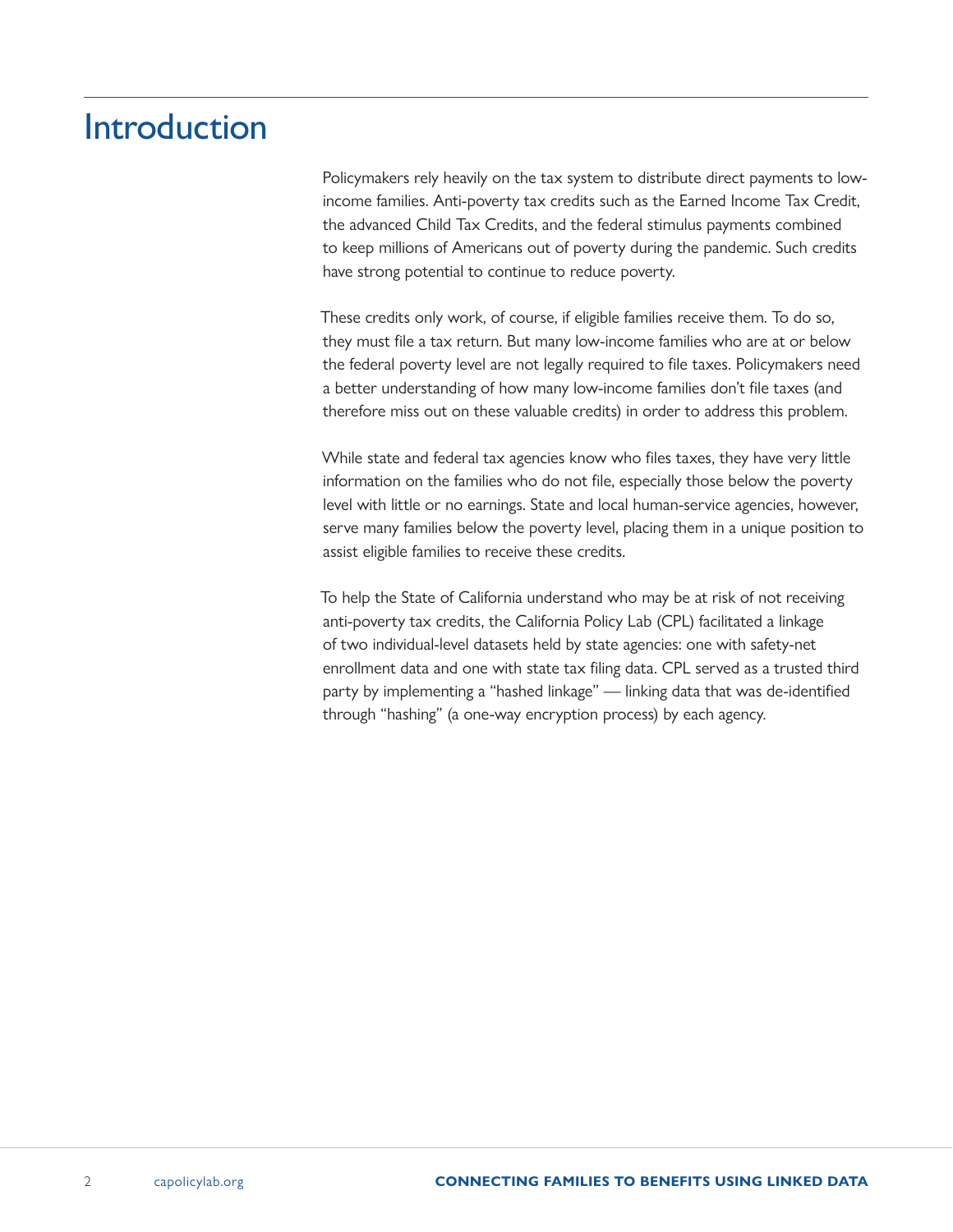By linking this data, we were able to help California measure how many Californians receiving safety-net benefits were at risk of not receiving federal [stimulus payments,](https://www.capolicylab.org/the-stimulus-gap-2-2-million-californians-could-miss-5-7-billion-in-federal-stimulus-payments/) the [state Earned Income Tax Credit](https://www.capolicylab.org/the-stimulus-gap-2-2-million-californians-could-miss-5-7-billion-in-federal-stimulus-payments/), and the [advanced Child](https://www.capolicylab.org/the-california-children-who-may-miss-the-2021-federal-child-tax-credit/)  [Tax Credit](https://www.capolicylab.org/the-california-children-who-may-miss-the-2021-federal-child-tax-credit/). We also helped the state learn that the majority of its safety-net beneficiaries were already receiving benefits through tax filing — allowing the state to focus limited resources on those who were not receiving these benefits. This linked data also equipped the California Department of Social Services (CDSS) to conduct targeted outreach to Californians who had not filed state returns (and therefore were missing out on thousands of dollars in credits) in recent years and to direct them towards intensive resources that could help them file a return and claim these credits. This linkage led to [millions of dollars](https://peoplelab.berkeley.edu/project/connecting-families-to-their-stimulus-payments/) in tax credits delivered to Californians who otherwise may not have received them.

The benefits of linking administrative data go beyond the take-up of anti-poverty tax credits. Administrative data can help answer many vexing policy questions faced by policymakers. However, much of the value in administrative data can be obtained only when data can be linked across multiple sources. By linking across systems at the individual level, administrative data, which is often topically narrow, can replicate the cross-domain scope of survey data.

This toolkit is intended to help staff in state governments outside of California who are interested in using administrative data and linking it across agencies to measure the take-up of safety-net benefits. We are also releasing a technical [how-to toolkit](https://www.capolicylab.org/connecting-families-to-benefits-using-linked-data-a-toolkit/) for those interested in operationalizing a hashed linkage.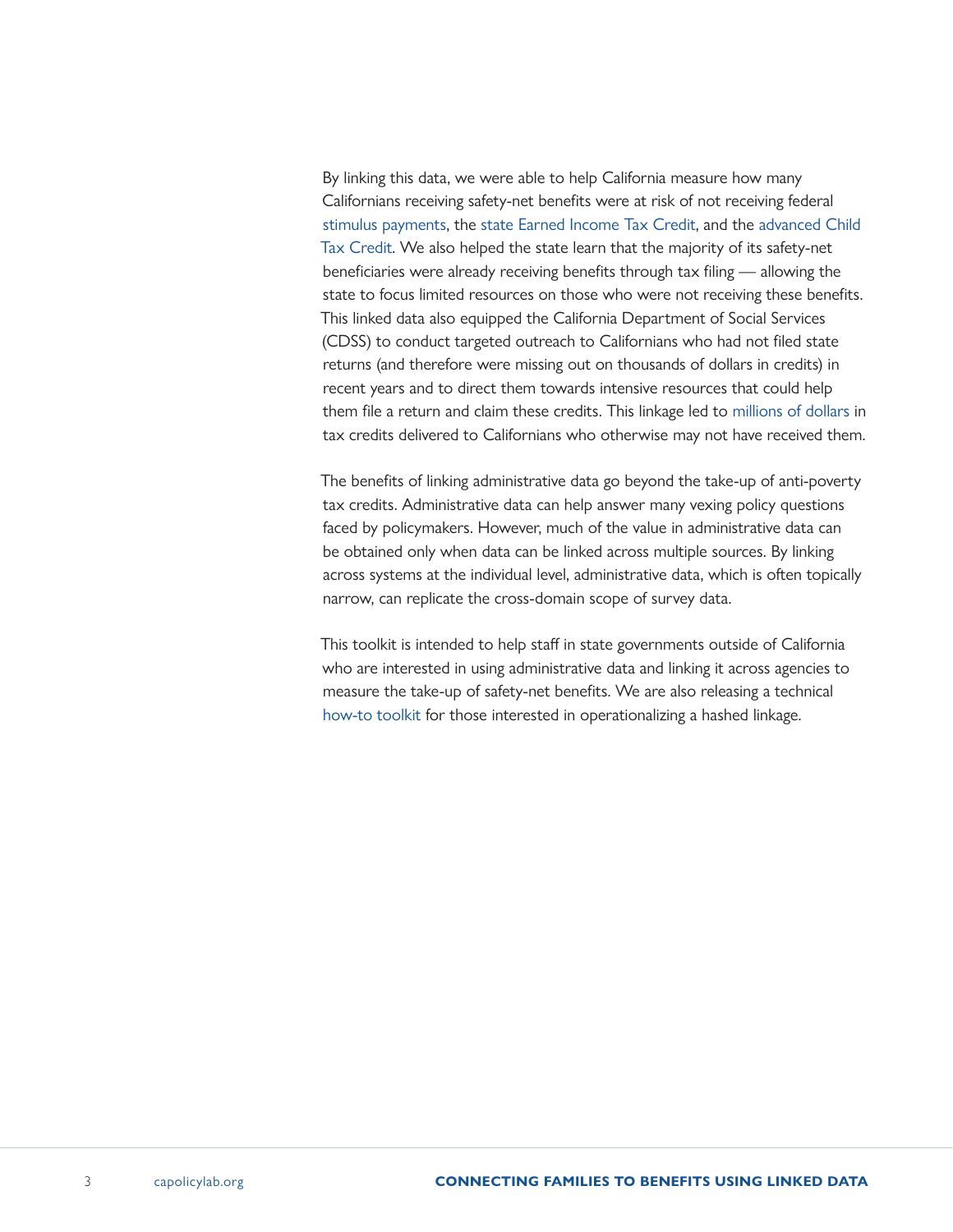# Determining the linkage strategy

### **Step 1: Define your goal.**

Why do you want to link data? The policy goals of the linkage will define the strategy departments should pursue, the way the data should be linked, and the permissions around data use. Your goals may include some or all of the following:

*Goal 1: Identifying the magnitude of the problem.* Linked data provides insight into how many individuals are at risk of not taking up benefits. For example, through linking safety-net and tax-filing data in California, it became clear that the majority of safety-net enrollees in California actually do file a tax return annually — and that any efforts to increase tax filing should focus on the smaller population of non-filers. Linked data gave insight into who is missing out on benefits, and the potential barriers they face. Understanding patterns of take-up by demographic factors can help inform the type of solution departments may pursue. For example, analysis by CPL showed that single adults with no observable earnings were at highest-risk for not receiving credits, which helped CDSS inform its messaging and outreach. As a result, CDSS underscored that during the pandemic, individuals need not have worked to receive stimulus payments and should file their taxes to receive these payments, regardless of their income.

*Goal 2: Targeting solutions and outreach.* Using a targeted approach to direct more intensive resources to those who need help enrolling for a program can improve the success and return on investment of efforts to increase take-up. Instead of trying to reach out to the whole safety-net caseload, linking data can provide a list of individuals and households to target and tailor interventions.

Most interventions aimed at closing a take-up or enrollment gap will require some type of outreach. But using linked data beyond the purposes of research — for example, to link hashed data back to identified data and conduct actual outreach — will require different data-use permissions than simply using the data to analyze the magnitude of the problem.

If outreach is a core priority, below are three guiding questions to define your linkage strategy:

- 1. What department or entity is best positioned to conduct outreach?
- 2. What data is required for this department to conduct outreach?
- 3. What permissions need to be put in place to allow this department to use the linked data for this purpose?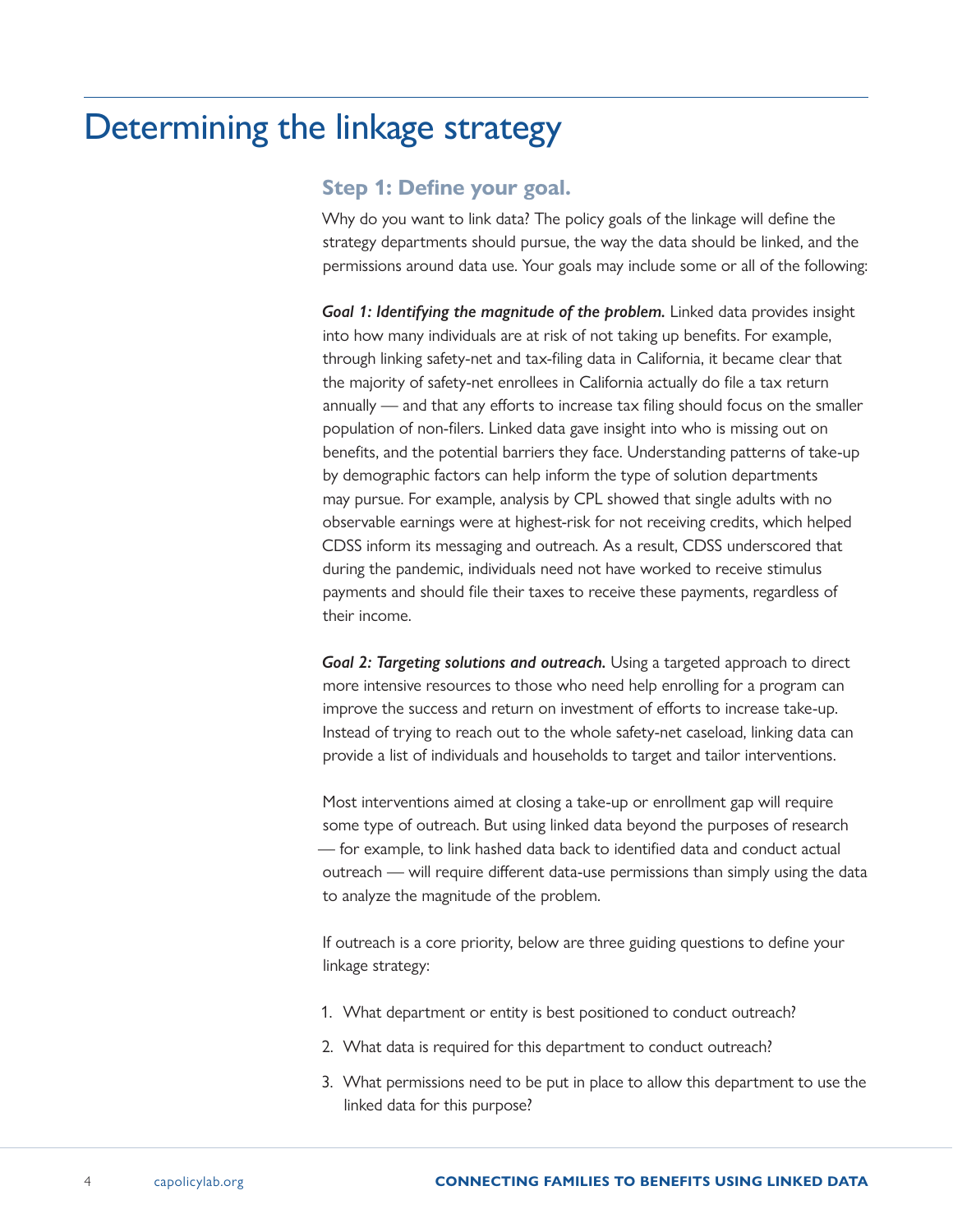*Goal 3: Evaluating success.* Linked data can be used to evaluate the effectiveness of specific efforts. It can also help gauge overall progress towards closing any take-up gaps. If you are relying on a third-party researcher or outside entity to help with these questions, you will need to ensure that data can be used for the purposes of research and evaluation.

### **Step 2: Identify barriers to linkage.**

Can the relevant government agencies exchange data to meet the above goals? Unfortunately, the answer is often "no." But consulting with the legal teams at each agency may yield opportunities that may not be obvious at first. For example, some statutes allow agencies to share data for the benefit of enrollees, or to improve a certain program. Such statutes can sometimes be used to facilitate data linkages.

As a means of protecting sensitive information, data disclosure and confidentiality laws often restrict the sharing of government records. These laws almost always prohibit the disclosure of personally identifiable information, and often prohibit the disclosure of de-identified records as well. But these laws usually have several exceptions, which mostly fall into three categories:

- 1. **Certain types of data:** These laws allow certain categories of data to be disclosed, for example if the data is de-identified (stripped of all personally identifiable information) or aggregated so as to reveal information about groups, not individuals.
- 2. **Certain purposes:** These laws allow data to be disclosed if the purpose to which the data will be used fits within a defined category. For example, data may often be disclosed for purposes of verifying programmatic eligibility (e.g., verifying income). Other common purpose exceptions are to improve the program for which the data was collected, or for purposes of conducting research or evaluation.
- 3. **Certain users:** These laws allow data to be disclosed to certain types of end users, such as contractors, other government agencies, researchers, or specified departments.

Sometimes these types of exceptions are combined: for example, a law might allow de-identified data to be shared for program improvement only with other government agencies.

Understanding the landscape of data-disclosure laws is essential to determining how data can be linked between two departments. For purposes of linking data, it is necessary to have data that can be used to uniquely identify different records. So if the statute prevents the disclosure of personally identifiable data,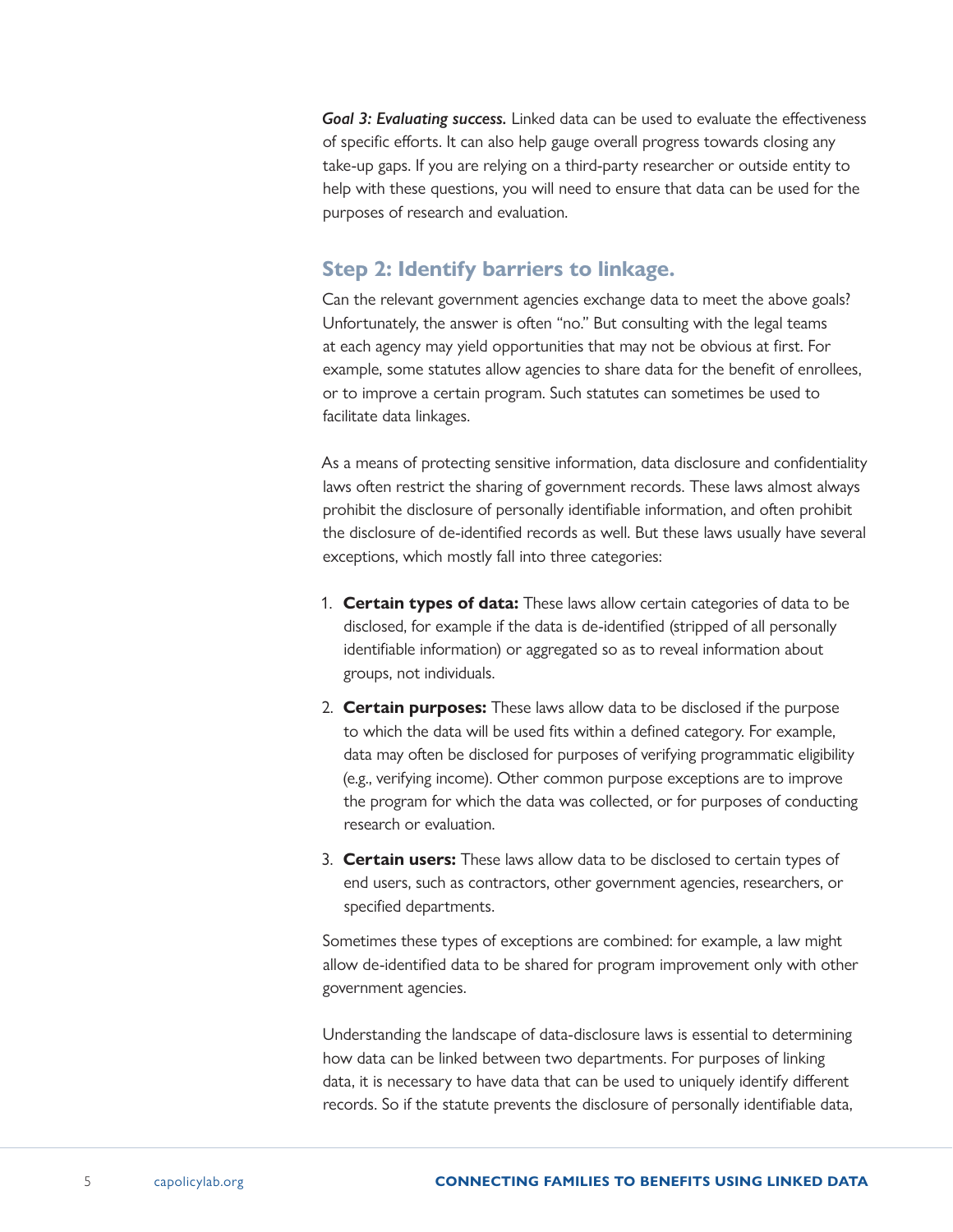which is not uncommon, one solution is to use techniques such as hashing to de-identify the data but keep it in a format that can be linked with other hashed data. Data-disclosure laws will also dictate whether linking data directly with other departments will be easier or harder than using a third party, such as a research organization.

### **Step 3: Decide on the best pathway to linkage**

Though this report discusses the value of hashed linkages, an *identified* linkage is usually advisable if it is possible to do using existing authorities. In some cases it may even be easier to enact new legislative authority allowing an identified linkage rather than pursue a hashed linkage — for example if government agencies wish to conduct the linkage on an ongoing basis. Hashed linkages should be used only if there are substantial obstacles to conducting identified linkages. This is because hashed linkages can be more time-consuming and less accurate than identified linkages.

*Pathway 1: Interdepartmental linkage.* To the extent possible, government agencies are best served by pursuing an internal solution to linking identified data using existing statutory authority. [Interdepartmental data-sharing agreements](https://chhsdata.github.io/dataplaybook/documents/datasharing/CHHS Data Sharing - Legal Agreement.pdf) are becoming more common, especially when executive leadership in both departments share the policy goal that the data linkage would make possible.

Pathway 2: Statutory change. When statutory authority does not exist, or if obstacles to getting inter-agency approval prove substantial, identified linkages can be facilitated via statutory change. For example, states can often add a new exception to a disclosure prohibition that allows the relevant departments to exchange data for the purposes of identifying take-up gaps, conducting outreach to eligible non-recipients, and evaluating success.

In California the Legislature passed a law allowing the state's tax department (the Franchise Tax Board) to analyze the magnitude of the take-up problem related to the state Earned Income Tax Credit using data from the Department of Health Care Services:

*Notwithstanding any other law, the State Department of Health Care Services shall exchange data with the Franchise Tax Board upon request, including, but not limited to, sufficient identifying information to allow the State Department of Health Care Services and the Franchise Tax Board to assess the extent to which the State Department of Health Care Services and the Franchise Tax Board can identify individuals enrolled in Medi-Cal who may be eligible for the California Earned Income Tax Credit and the federal Earned Income Tax Credit. The data provided pursuant to this section shall remain confidential and shall be used only for the following purposes:*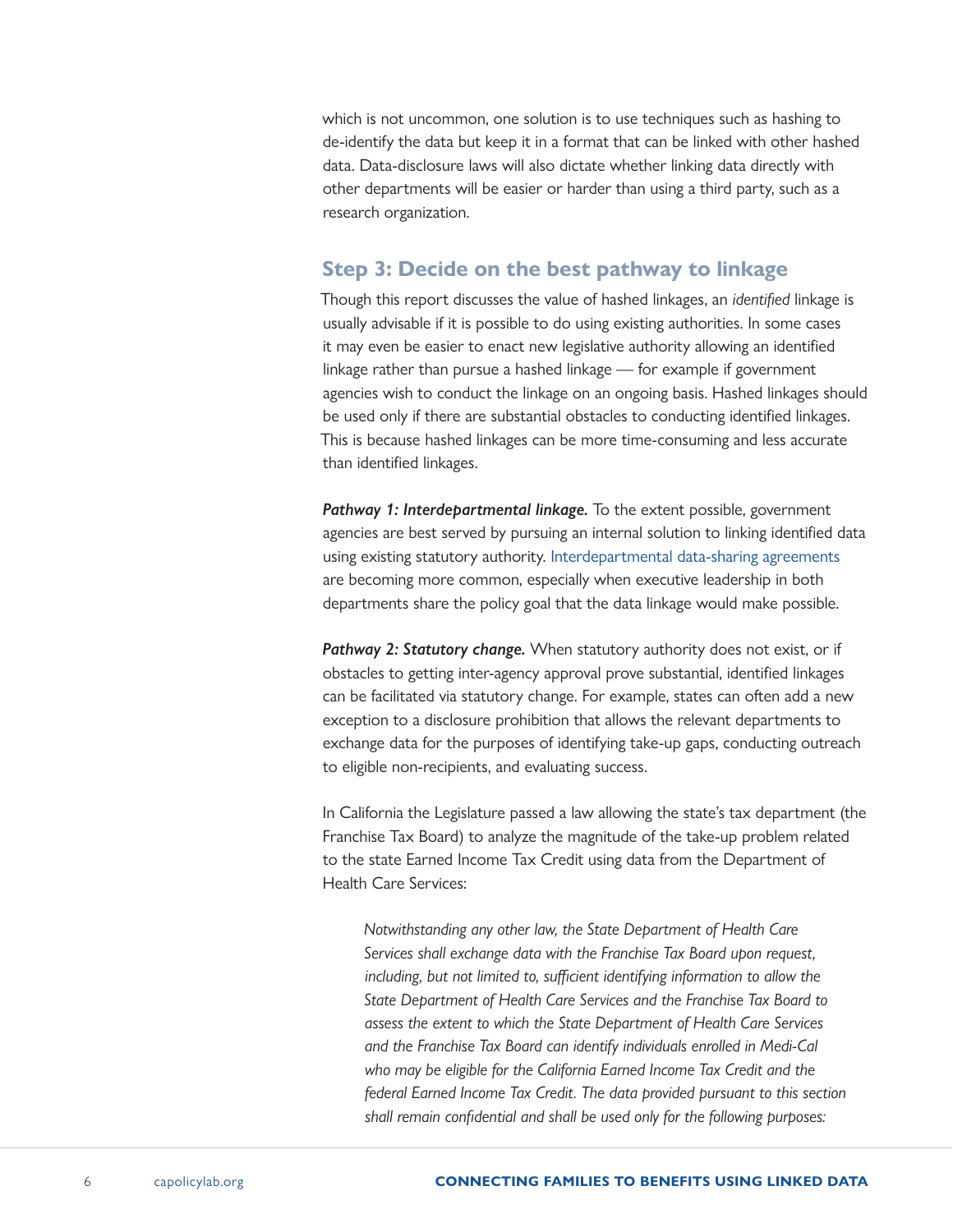- *a. To analyze and develop a plan to increase the number of eligible claims of the California Earned Income Tax Credit and the federal Earned Income Tax Credit.*
- *b. To reduce any barriers to tax filing for nonfilers of tax returns who may be eligible for the California Earned Income Tax Credit and the federal Earned Income Tax Credit.*
- *c. To develop an outline of the changes needed to increase collaboration and coordination among state agencies to inform the greatest number of individuals eligible for the California Earned Income Tax Credit or the federal Earned Income Tax Credit of their eligibility.1*

However, such statutory change may not always be possible. There may be a lack of political will or a concern about data privacy or security. If, for whatever reason, an identified linkage isn't possible,a hashed linkage can help.

**Pathway 3: A hashed linkage.** If there's no current pathway to exchanging identified data, one potential option is to employ hashing to de-identify records in a way that maintains their linkability.

*Hashing* is a method of turning readable data into unique (allowing for analysts conducting the linkage to distinguish between different values) but unreadable (so that analysts will never see underlying sensitive information) data. This strategy can be applied to identifiers such as name, Social Security number, or date of birth to encrypt the values in such a way that they can still be used to link across datasets. When agencies or departments hash data, they apply a one-way encryption that turns identifiers (also known as personally identifiable information, or PII) into indecipherable strings of letters and numbers. Hashing has two main advantages:

1. **Hashing protects privacy** — Hashing turns PII into a string of characters that is no longer identifiable. Changing even one character in the input data will produce a completely different hash string (see box). Because hashing scrambles identifiers into incomprehensible information, it is impossible to recover the PII from the hashed data. By obscuring the PII in this manner, this method can be considered to be legally exempt from laws that prohibit disclosure of PII.

<sup>1</sup> Cal. Rev. and Tax. Code § 19551.3.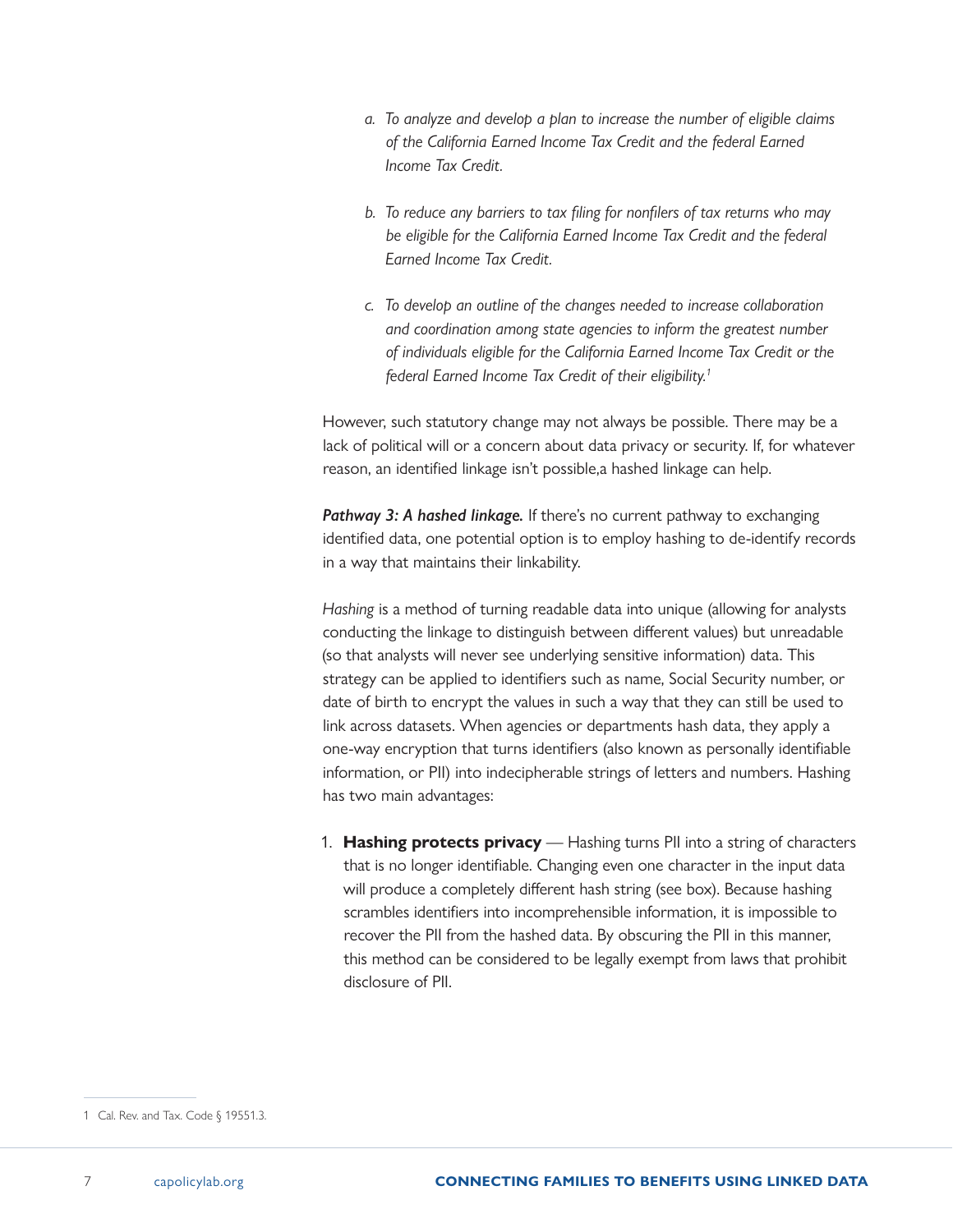#### FIGURE 1: Hashing personally identifiable information



2. **Hashed data can be meaningfully linked** — Hashing the exact same input will always produce the same output. Hashing an individual's PII in two separate datasets will create the same unique hash string. This allows the records from the same person to be linked across different datasets without ever seeing their personal information (assuming identifiers such as an individual's name appear with the same characters in each dataset).

To ensure that a hash cannot be reengineered, the parties that are contributing data ("the data contributors") agree upon and use a "salt". A salt is a string of characters decided upon by the agencies that own the data (for example: "iloveapplepie2!"), that is appended to each piece of original PII. Typically, only the analysts working on hashing the identified data come together to agree upon the salt, and are the only ones who should know the salt. It is mathematically infeasible to determine the initial input that created the hashes unless the salt is shared with the parties who also have access to the hashed data.<sup>2</sup>

### **Step 4: Decide whether you'll need a third party to perform the linkage.**

Depending on the nature of disclosure laws and available resources, a third party may be required to facilitate the hashed linkage.

*Two-party linkage:* Departments may feel comfortable with one of the participating departments linking the hashed data. However, one risk to this approach is that if one department does the linkage, it could re-identify values in the other department's data that match to its own data. To do the linkage in a way that maintains the de-identified nature of the linkage, the department charged with hashing and linking the data should separate the team that hashes the identified data from the team that links the data ("the linkage team"). Said another way, to ensure that the data is not re-identified, the team that links the hashed data should not have access to unencrypted PII or to the salt used to create the hashes.

Though our discussion assumes that only two departments wish to exchange data, sometimes linkages involve more parties. For example, in California CPL facilitated a [four-way hashed linkage](https://www.capolicylab.org/topics/social-safety-net/student-supports-the-role-of-social-safety-net-programs-in-college-student-success/) between higher-education, student-aid, and safety-net agencies. All the above considerations still applied.

<sup>2</sup> This prevents so-called brute-force attacks based on known common names. For example, testing many different encryptions of a common name like "Smith" to find the one that produces a string that is known to be common in the encrypted data.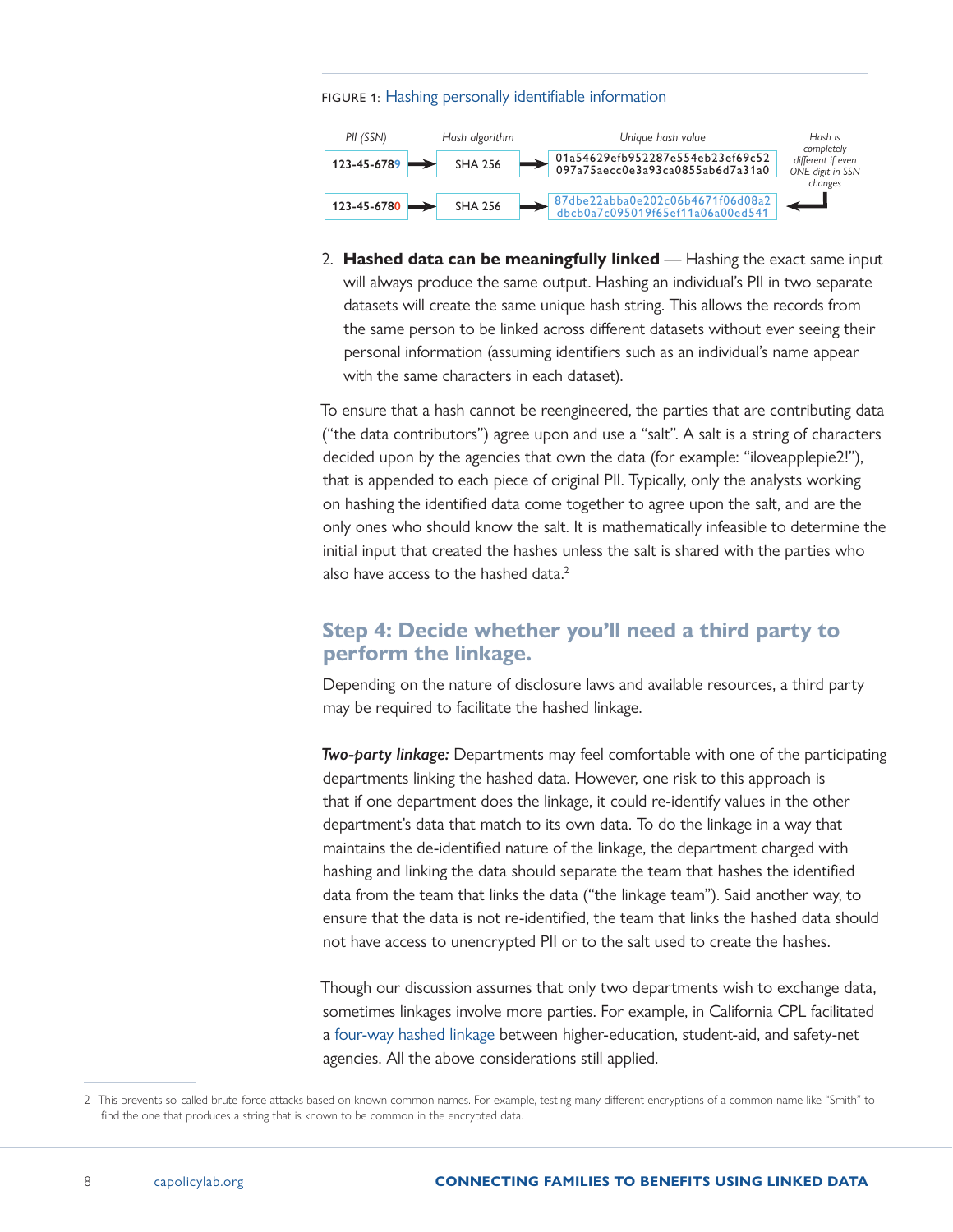*Third-party linkage:* A two-party hashed linkage may not be a viable option in many cases. For example, some parties may not be comfortable exchanging data directly due to political or privacy sensitivities. Or some parties may not have the capacity to perform linkages themselves.



FIGURE 2: Third-party linkages

If parties do not want to exchange hashed data directly, a trusted third party could facilitate the linkage (we will also refer to this as "the linkage team"). Using a third party may also be the only legally permissible option: in some cases, disclosure laws prevent the exchange of data with another agency, but do make an exception for the exchange of data with an outside third party for the purposes of research.

Typically, trusted third parties:

- Have a data use agreement in place (or can establish one) with both parties to receive de-identified data
- Have data-storage and data-access infrastructure that meet the privacy requirements of each department
- Have the legal, technical, and research capacity to facilitate the linkage

Third parties tend to be research institutions (either housed at a university or existing as a nonprofit), but could also take the form of government entities or non-governmental partners with strong data capacities. States would be wellserved by adopting this function internally, for example through an office of data linkage, which could also play a role in provisioning data to approved parties.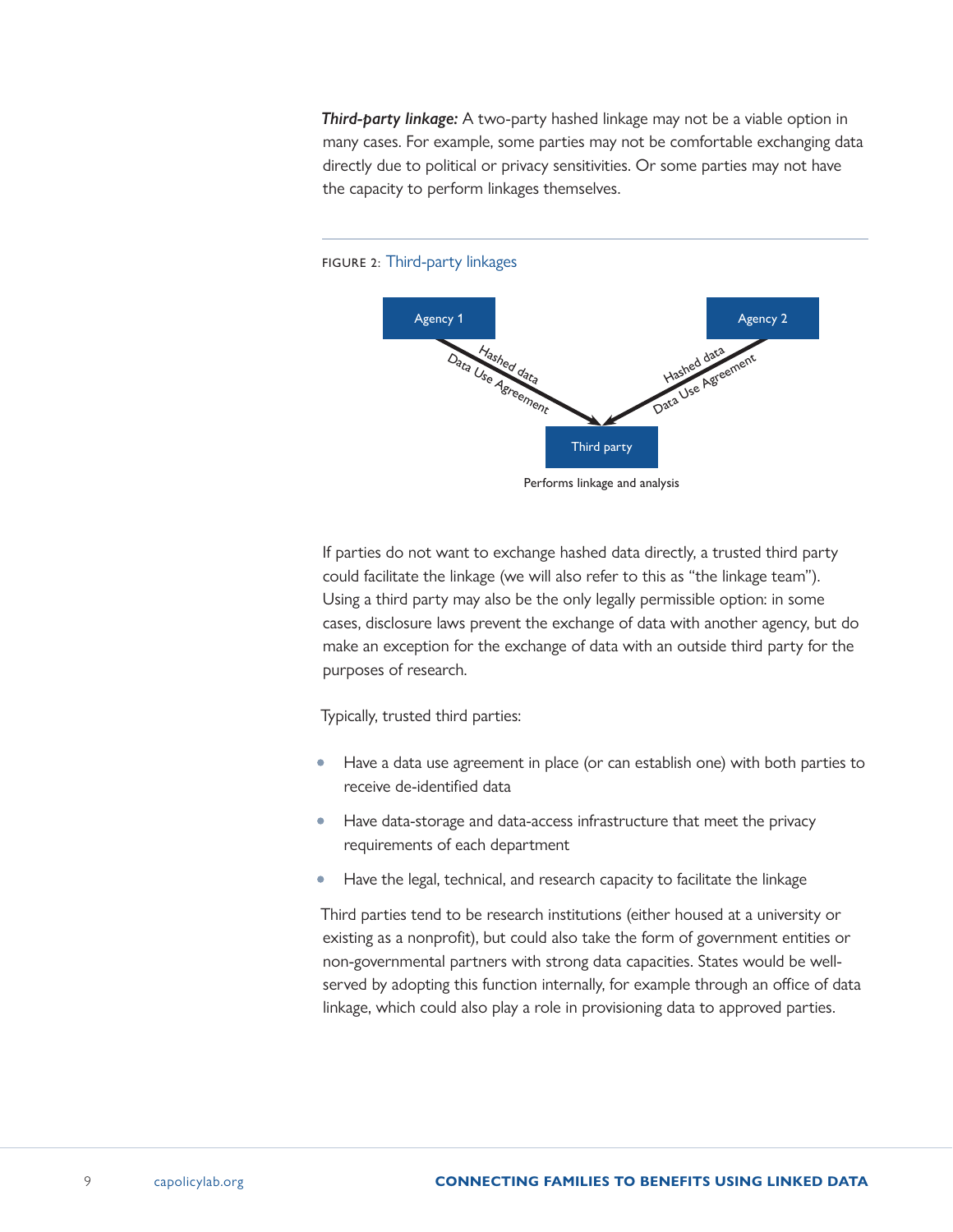#### FIGURE 3: What's the best pathway to linkage?

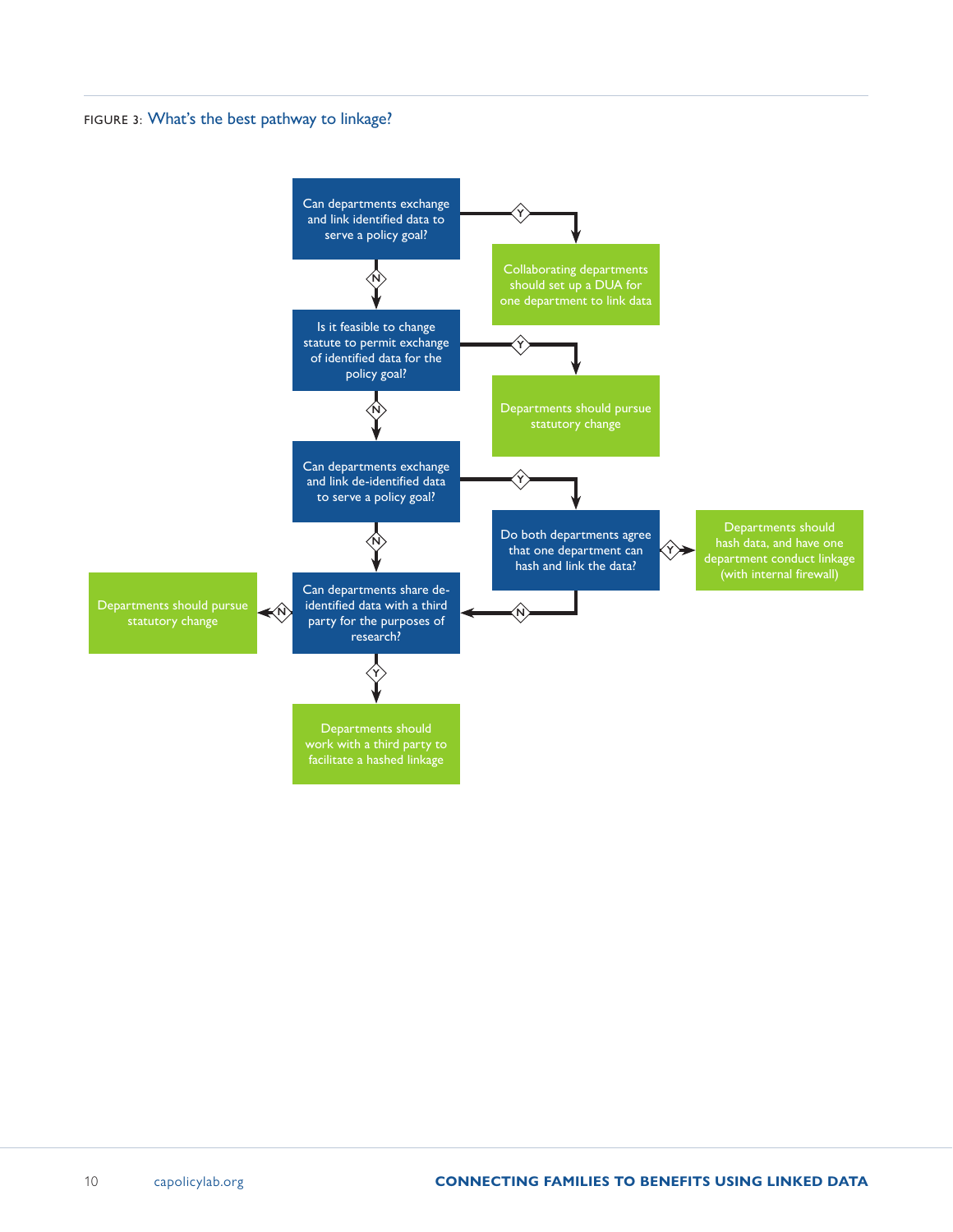# Implementing a hashed linkage

If departments decide to conduct a hashed linkage, implementation requires both legal and technical steps. Below are the basic steps of implementing a hashed linkage. The process can easily take 12 months, start to finish, and is greatly dependent on the speed with which the data-use agreements are executed.

| <b>STEP</b>                           | TIME ESTIMATE | PERSONNEL                                                     |
|---------------------------------------|---------------|---------------------------------------------------------------|
| Draft and sign data-use<br>agreements | 6 months      | Legal departments at data contributors                        |
| Extract data                          | $1-2$ months  | Data analysts at data contributors                            |
| Learn data and refine code            | $1-2$ months  | Data analysts from linkage team                               |
| Hashing (and troubleshooting)         | $1-2$ weeks   | Data analysts from both data<br>contributors and linkage team |
| Linkage process                       | $1-3$ months  | Data analysts from linkage team                               |
| Total                                 | 9-12 months   |                                                               |

#### TABLE 1: How long does it take to hash and link data?

### **Step 5: Budget for your team and resources.**

To coordinate a hashed linkage, you'll need the following individuals and expertise on your team:

*Legal expertise (at least one staff member from each participating entity)*. All parties need an individual who can help draft language for the legal agreements necessary and shepherd those agreements through an approval process.

**•** Level of effort required: Work times for drafting the appropriate legal documents are typically low (around 5–20 hours of effort total). However, wait times to get approvals and sign offs on those documents can be quite high and can lengthen the process significantly.

*Data analysts (at least one from each data contributor).* Data contributors will need analysts that can perform two functions:

- Extract data from requisite databases (typically someone familiar with the datasource).
	- Level of effort required: Usually spread out over a month of time to understand and help refine the data request, train data analysts from the linkage team on the data, and troubleshoot any issues with the extracted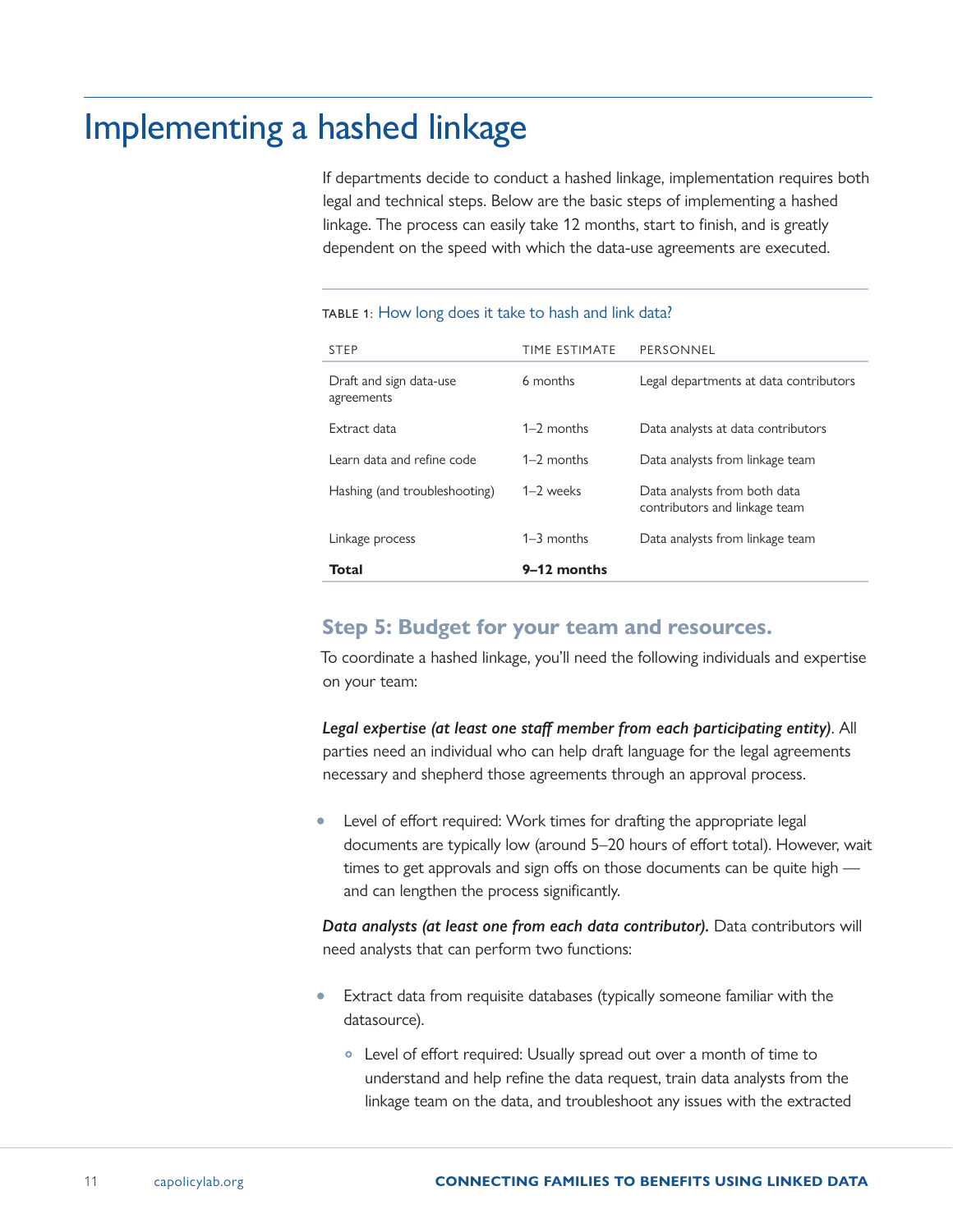data (around 15–30 hours of effort for each data extraction, though the effort may vary depending on the complexity of the project, especially if there are multiple data pulls or if the linkage will be refreshed on an ongoing basis).

- Run the hashing code, using a mutually agreed upon programming language.
	- Level of effort required: Usually spread out over a month of time to help implement code, adapt it to the specific dataset, and troubleshoot any issues. This analyst is the one that guides the data contributors in their choice of a salt (around 20–30 hours of effort total).

*Linkage team (either a third party or embedded within one of the departments).* This team requires staff with the ability to:

- Generate and implement the code needed to both hash and merge the data, and provide technical support to data contributors performing the hash.
- Design the rules of the linkage, with an eye towards how different decisions affect the research or policy goal(s) of the linkage.
- Level of effort required: an estimated 3 months of Full Time Equivalent (FTE) for two analysts to design the rules related to the linkage, provide technical support, and implement the merge. Likely 30–40 hours of effort from an expert who can design the rules of the linkage.

The linked dataset is just a starting point. The linkage team will then need to clean and prepare the linked data and then conduct the analysis. Levels of effort vary widely by project.

# **Step 6: Set up legal framework and agreements**

The legal framework to linking data must be grounded in the goals of the linkage and existing legal barriers to linkage. In our experience, support from executive leadership or program staff is a key ingredient in helping departments find creative solutions to linking data.

Hashing facilitates the exchange of data by de-identifying PII. Many disclosure laws focus on PII, and bar the exchange of PII. However, as long as the correct precautions are taken, hashed PII is not considered PII because it is encrypted in a way that is irreversible by any party that lacks the salt (and even if they had the salt, they would only be able to find individuals for whom they could replicate the input data).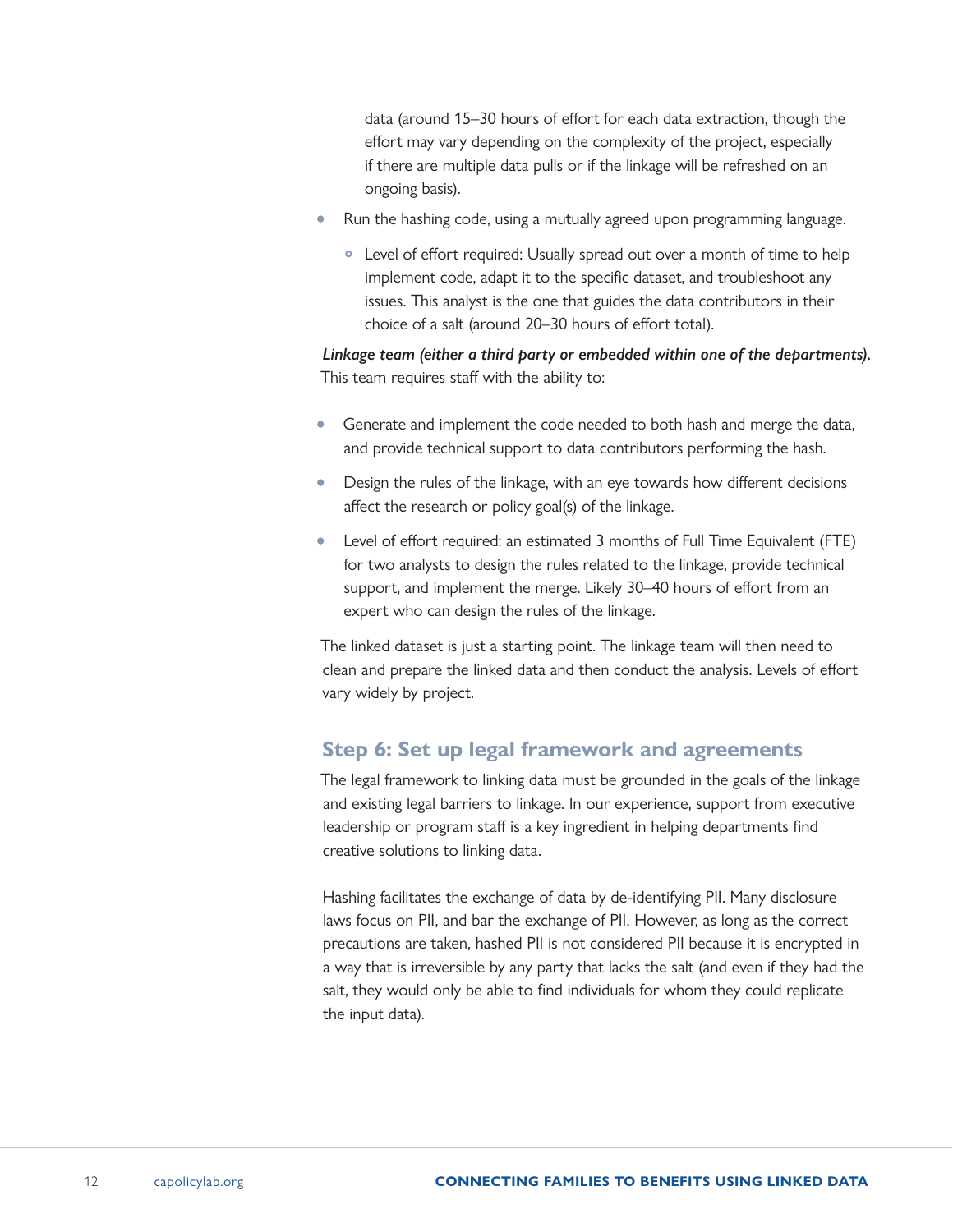The disclosure of any individual-level data (identified or de-identified) may still be restricted by disclosure laws at a state or federal level. However, third parties, especially those that are research institutions, can sometimes serve as a workaround to exchanging such data. Agencies frequently have statutory exceptions for the disclosure of de-identified data for the purposes of research. This allows a third-party research entity to facilitate a linkage if there are constraints on exchanging data between government agencies.

If data contributors are working with a non-governmental third party, the third party should have a data use agreement (DUA) in place with each participating department. The two departments need not have an agreement with each other. Instead, within each DUA with the third party, departments can agree to allow the third party to link their data with other entities.

Should statute allow for the use of data to be used for outreach, third parties could also help agencies who want to use the linkage to then conduct outreach to individuals or families who may be missing out on benefits. The third party would not have PII, but would instead share a list of IDs from that agency's dataset, which the agency could then link to actual names and contact information.

## **Step 7: Ensure data security**

Whether the hashed linkage occurs at one of the data contributors or at the third-party research entity, data security is paramount, even when all PII is hashed. The linked data could contain sensitive information such as income or disability status. The best approach is to abide by the "Five Safes."



FIGURE 4: The Five Safes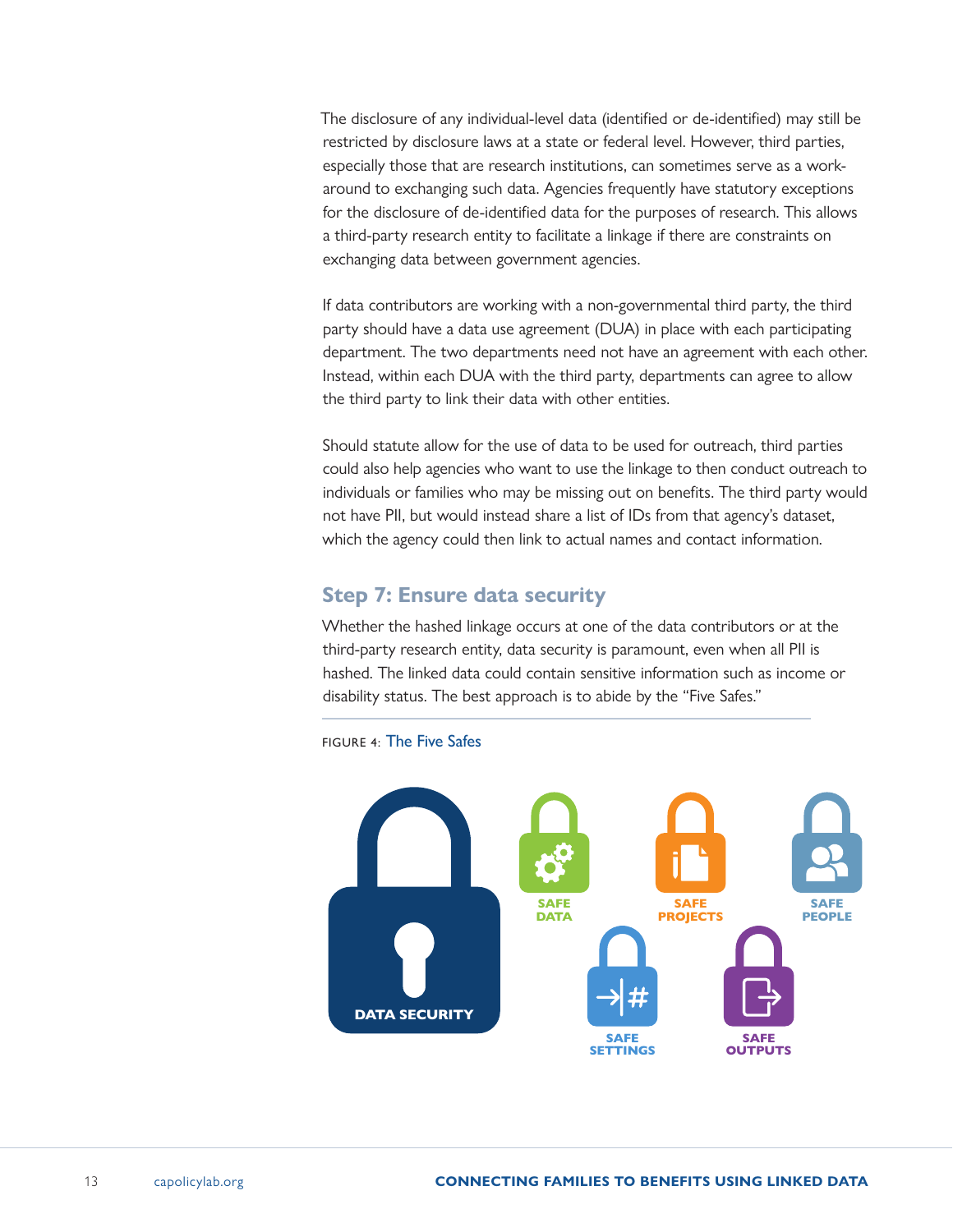The **project** itself is safe if there is legal authority for linking data and it is ethical to link the data for the specific purpose. In the case of connecting eligible households to valuable benefits, there is a strong rationale.

Those touching the hashed PII should be limited to a small group of safe **people**, which means analysts trained appropriately who know the risks of re-identification. These people should never have access to the hashing salt or the input PII and should make plain to all other parties what procedures they will be using.

The **data** themselves are made safe through the hashing process, and the **setting** they are in is important. The hashed data should be separated from all other data and deleted or walled off from access after the linking procedure is complete. The computing environment in which the linkage occurs should meet appropriate data-security standards, such as NIST 800-53. CPL maintains an environment that blocks all outbound access to outside networks, such as the internet, so as to prevent hashed PII from ever leaving the secure environment. Data are transferred into the environment using a secure file transfer protocol (SFTP), and users are required to use two-factor authentication and connect over encrypted virtual private network (VPN) tunnels. These steps may not be necessary in every case but are good practices.

Depending on the datasets being linked, the compute environment may also need substantial computing resources. Hashes themselves can be long (64 characters) and can take up considerable disk space if there are tens of millions of observations, as there sometimes are.

One can achieve a safe **output** by sharing only the linkage pairs after the merge is complete, and locking away or deleting the hashes.

**Important considerations for long-term success:** The legal start-up costs for a hashed linkage can be steep and the technical expertise to hash and link data the first time can take time to establish. However, once such infrastructure is set up, routinely receiving data from participating entities and updating the linkage becomes easier. Parties can choose to update the linkage on an annual basis or a more regular basis. As the process for hashing and linking is created, it is important to consider how often the data will be pulled and to ensure that data is consistent across years. Over repeated iterations, the turnaround time for hashing and linking can reduce from months to weeks.

Hashing and linking data through a third party can be a good short-term alternative when parties cannot exchange data directly. A couple rounds of linking, and the use of those linkages to inform policy decisions or inform successful take-up campaigns, can serve as a useful proof of concept that catalyzes codifying the exchange of data directly.